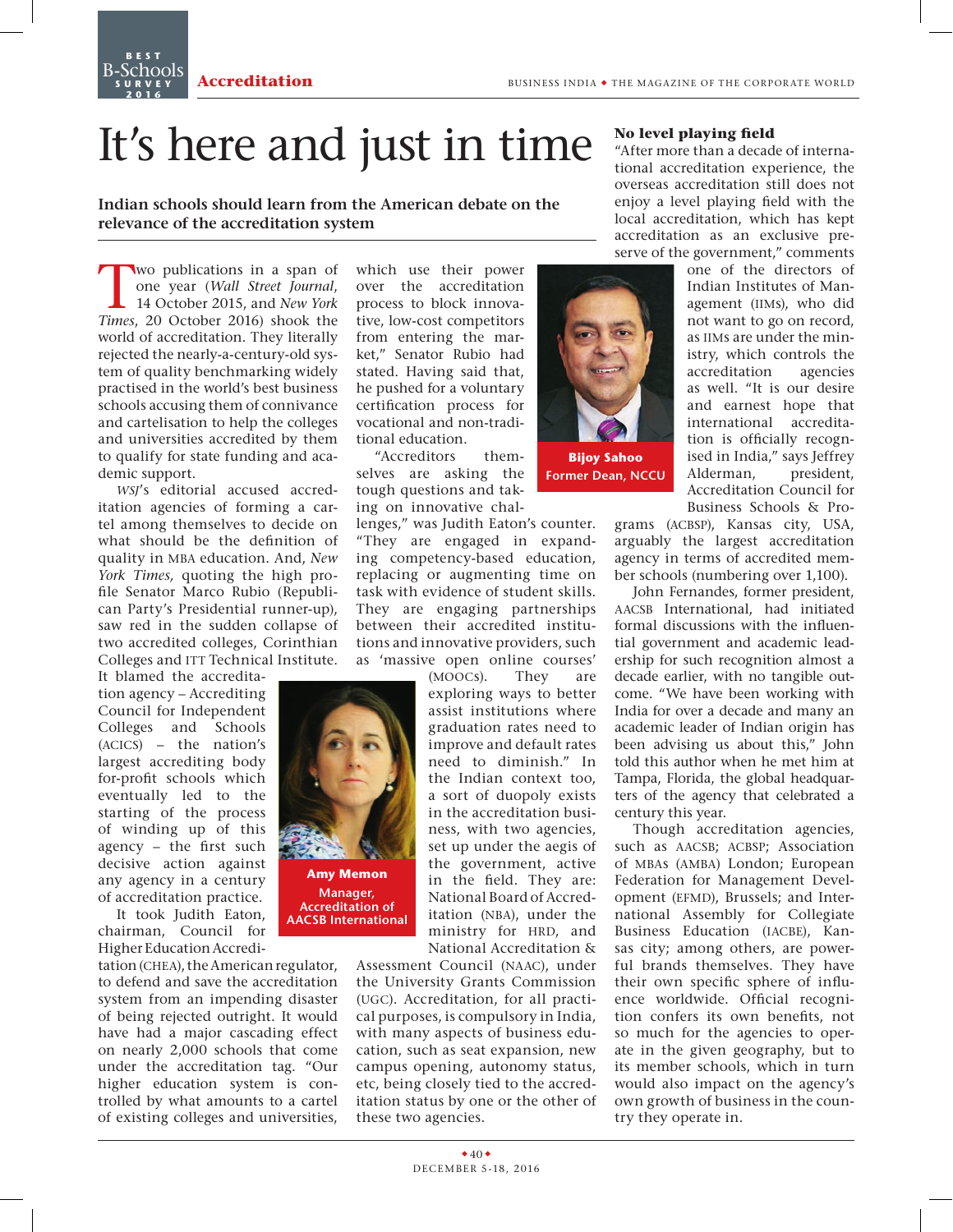At the moment, India has about 38 international accreditation processes completed in 34 colleges. Among the, XLRI Jamshedpur (AACSB & AMBA) and M.S. Ramaiah Institute of Management Bengaluru (acbsp & iacbe) have two accreditation each, while Indian Institute of Management, Calcutta, have emerged the first Indian school to have a triple crown (AACSB, EFMD-EQ-

**Best** B-Schools **s u r v e y 2016**

UIS and AMBA). It joins the league of about 54 schools around the world, which have this distinction. Adding to the international league is a home-grown accreditation system called South Asian Quality System (saqs), aimed at the South Asian market under the aegis of saarc. It now has some 15 schools under its ambit and is part of the Association for Management Development in South Asia (AMDISA), Hyderabad.

### **Onward for big push**

Realistically, the country could have had more accreditation globally, the industry pundits say, since it had started out more than a decade ago. It was thwarted by the restrictive regulatory regime. However, this is about to undergo a drastic change, with the increasing onslaught of global Ivy League universities and colleges in the business education sphere. Initially, they are looking at the executive MBA space, which admits students with five-to-10 years of prior experience. The mainstream business education even today admits mostly

students with little or no industry experience.

Industry experience and overseas exposure are essential pre-requisites for most accreditation systems. "Our MBA accreditation system insists that the cohort strength should have an average three years of experience prior to joining the graduate programme," explains Mark Stoddard, director, operations, amba, the



**MDI Gurgaon**

London-based accreditation agency. According to Stoddard, most Indian schools could qualify only for the Master of Business Management (mbm) accreditation, which does not require prior industry experience, but retains the same rigour of the top-of-the-line MBA programmes. "Our PGDM schools are the best bets for this sort of accreditation," explains the acting

director of the Management Development Institute (MDI) Gurgaon (now Gurugram). MDI, incidentally, was the first school to be internationally accredited by any agency, when it obtained its accreditation from amba in 2006.

Accreditation systems

around the world seek to ensure that the processes being adopted are top-of-the-line, practical and application-oriented while also having the potential for continuous improvement and sustenance over a period of time. The systems essentially should adhere to the mission set for the school and any deviation from this mission should

be fully justified by the school, while the accreditation process is on. The process is almost universal across all the accreditation systems around the world and even among the two Indian accreditation systems – naac and NBA. Both have only recently

reworked their process documentation, in line with the competitive accreditation systems prevailing around the world.

**Dr Mahboob Dean, NorthSouth University Dhaka**

Generally, two types of accreditation system prevail in the industry – programmatic and institutional. The programmatic approach is to scrutinise and improve the MBA of PGDM courses and gauge individual programme quality from the point of its content, delivery and learning outcome for the students from the specific course. On the other hand, institutional accreditation looks at the institution as a whole, to decide whether or not the institution is capable of offering world-class programmes. "Essentially, both arrive at the same goal – improvement of student learning process and the institutional impact among its peers", explains Bill Parrot, former director, IACBE (International Assembly for Collegiate Business Education), Kansas city, USA.

According to Parrot, who is now with Peregrine Academics, Wyoming, as one of its directors, the goal of any accreditation agency is to build the capacity and ability of the business school and sustain it over a long term. "I see accreditation as

> a vehicle to improve our all-round processes and systems, which is what happened to us, when we went through the ACBSP." explains Rajesh Khajuria, director, C.K. Shaw Vijaipurvala Institute of Management (cksvim), Vadodara, Gujarat, which is now an internationally accredited school.

# **Mentor as the key**

The self-assessment document is an essential part of the accreditation process, as it amplifies the mission and vision statement of the school. It also gives a fact check of the current level of preparedness of the school, to take up a detailed accreditation process, spread over a period of time, mutually agreed by the mentor and the school. The role of mentor, therefore, becomes essential and efforts are constantly underway in all the accreditation systems to help the mentoring process more dynamic and proactive.

The mentor is a sort of bridge between the school and the agency. He or she is supposed to bring to the table the collective learning of the agency to verify against the school's best practice, which he would help identify in the first place. The mentor is also someone who would be